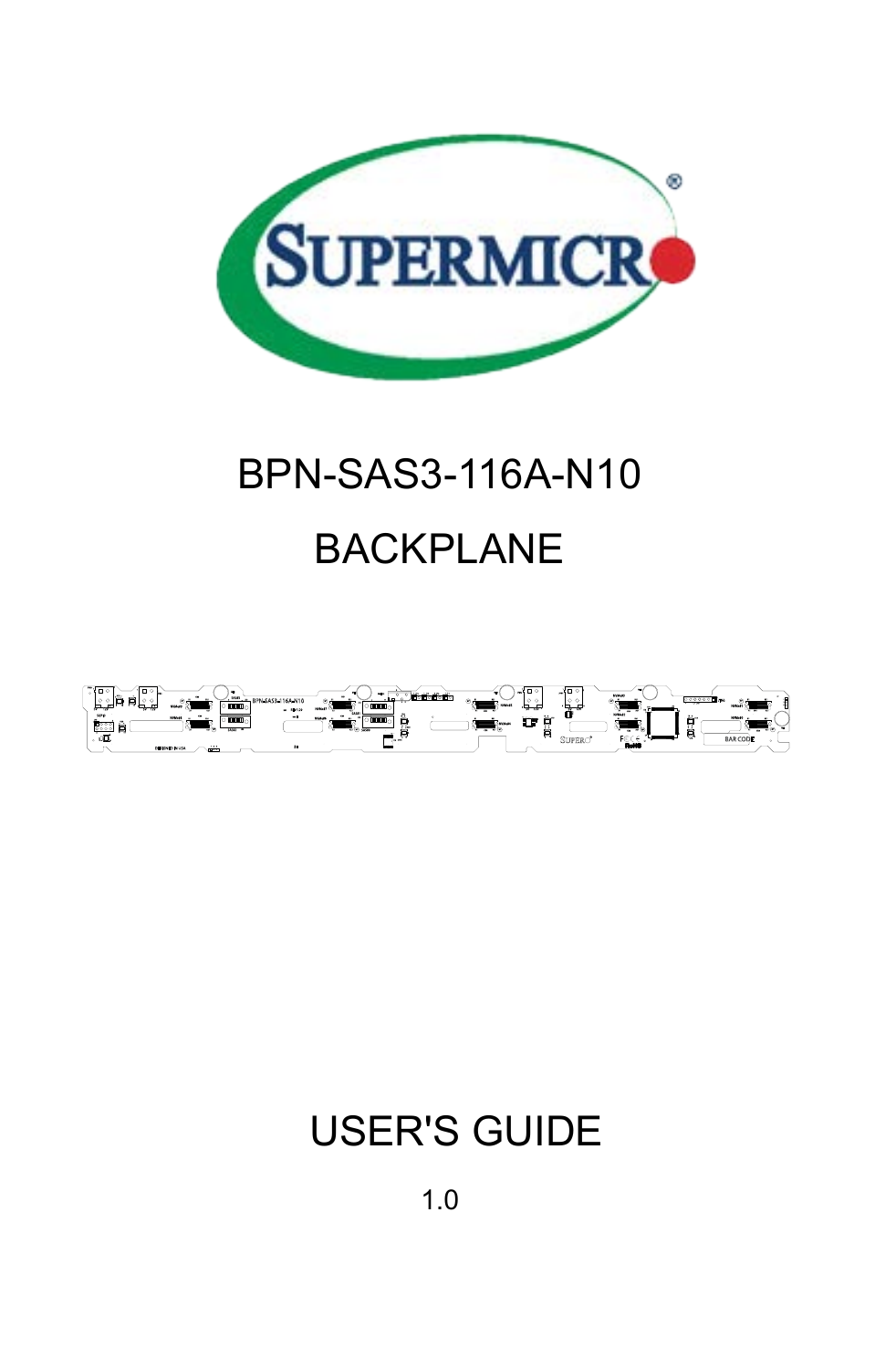The information in this User's Manual has been carefully reviewed and is believed to be accurate. The vendor assumes no responsibility for any inaccuracies that may be contained in this document, makes no commitment to update or to keep current the information in this manual, or to notify any person or organization of the updates. **Please Note: For the most up-to-date version of this manual, please see our web site at www.supermicro.com.**

Super Micro Computer, Inc. ("Supermicro") reserves the right to make changes to the product described in this manual at any time and without notice. This product, including software, if any, and documentation may not, in whole or in part, be copied, photocopied, reproduced, translated or reduced to any medium or machine without prior written consent.

IN NO EVENT WILL SUPERMICRO BE LIABLE FOR DIRECT, INDIRECT, SPECIAL, INCIDENTAL, SPECULATIVE OR CONSEQUENTIAL DAMAGES ARISING FROM THE USE OR INABILITY TO USE THIS PRODUCT OR DOCUMENTATION, EVEN IF ADVISED OF THE POSSIBILITY OF SUCH DAMAGES. IN PARTICULAR, SUPERMICRO SHALL NOT HAVE LIABILITY FOR ANY HARDWARE, SOFTWARE, OR DATA STORED OR USED WITH THE PRODUCT, INCLUDING THE COSTS OF REPAIRING, REPLACING, INTEGRATING, INSTALLING OR RECOVERING SUCH HARDWARE, SOFTWARE, OR DATA.

Any disputes arising between manufacturer and customer shall be governed by the laws of Santa Clara County in the State of California, USA. The State of California, County of Santa Clara shall be the exclusive venue for the resolution of any such disputes. Super Micro's total liability for all claims will not exceed the price paid for the hardware product.

FCC Statement: This equipment has been tested and found to comply with the limits for a Class A digital device pursuant to Part 15 of the FCC Rules. These limits are designed to provide reasonable protection against harmful interference when the equipment is operated in a commercial environment. This equipment generates, uses, and can radiate radio frequency energy and, if not installed and used in accordance with the manufacturer's instruction manual, may cause harmful interference with radio communications. Operation of this equipment in a residential area is likely to cause harmful interference, in which case you will be required to correct the interference at your own expense.

California Best Management Practices Regulations for Perchlorate Materials: This Perchlorate warning applies only to products containing CR (Manganese Dioxide) Lithium coin cells. "Perchlorate Material-special handling may apply. See www.dtsc.ca.gov/hazardouswaste/perchlorate"

WARNING: Handling of lead solder materials used in this product may expose you to lead, a chemical known to the State of California to cause birth defects and other reproductive harm.

Manual Revision 1.0 Release Date: October 7, 2016

Unless you request and receive written permission from Super Micro Computer, Inc., you may not copy any part of this document.

Information in this document is subject to change without notice. Other products and companies referred to herein are trademarks or registered trademarks of their respective companies or mark holders.

Copyright © 2016 by Super Micro Computer, Inc. All rights reserved. **Printed in the United States of America**

#### **Contents**

#### **Contents**

|         | <b>Chapter 1 Guidelines</b>                    |  |
|---------|------------------------------------------------|--|
| $1 - 1$ |                                                |  |
| $1 - 2$ |                                                |  |
| $1 - 3$ |                                                |  |
|         | <b>Chapter 2 Connectors, Jumpers, and LEDs</b> |  |
| $2 - 1$ |                                                |  |
| $2 - 2$ |                                                |  |
| $2 - 3$ |                                                |  |
|         |                                                |  |
| $2 - 4$ |                                                |  |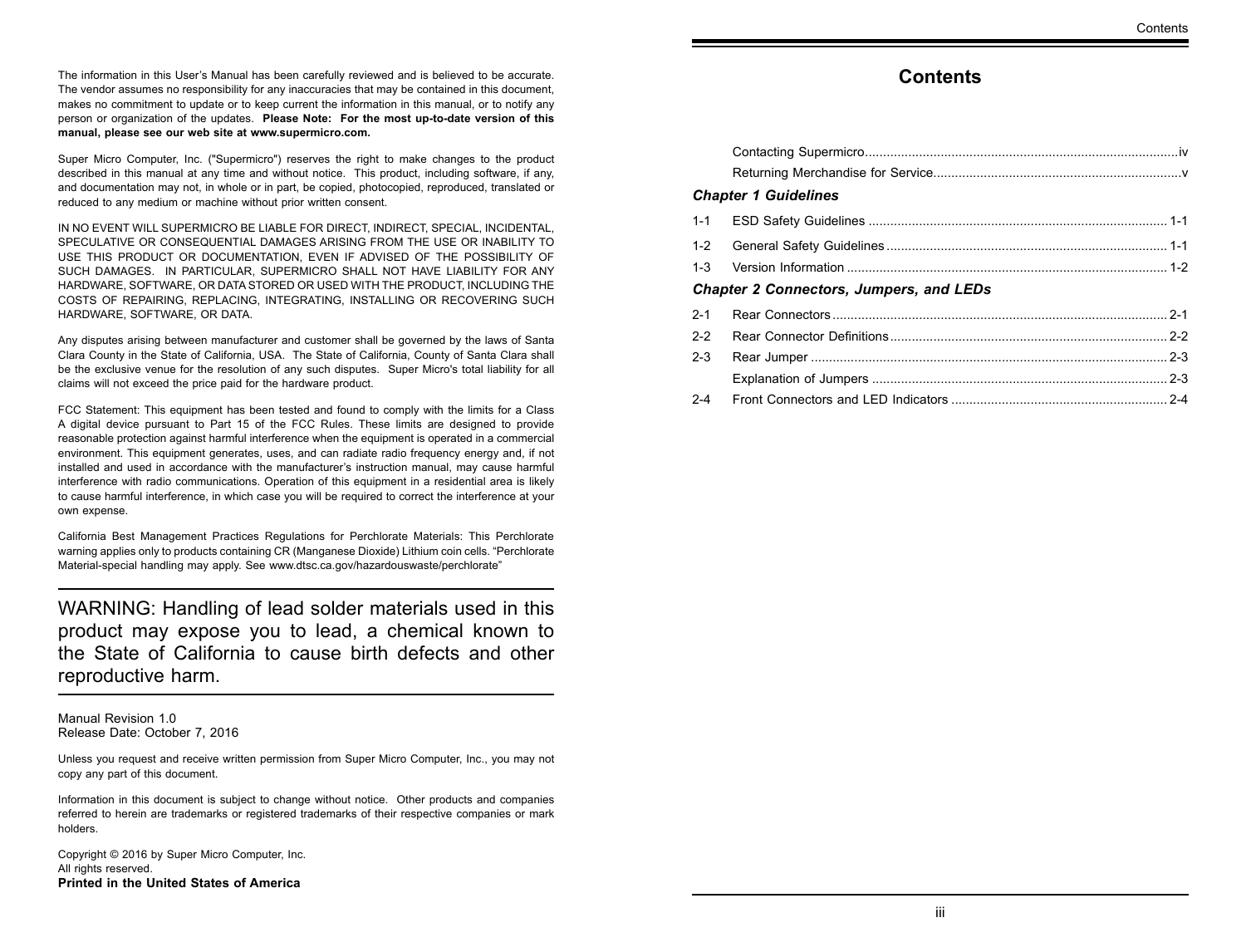### <span id="page-2-0"></span>**Contacting Supermicro**

#### **Headquarters**

| Address:      | Super Micro Computer, Inc.                     |
|---------------|------------------------------------------------|
|               | 980 Rock Ave.                                  |
|               | San Jose, CA 95131 U.S.A.                      |
| Tel:          | +1 (408) 503-8000                              |
| Fax:          | +1 (408) 503-8008                              |
| Email:        | marketing@supermicro.com (General Information) |
|               | support@supermicro.com (Technical Support)     |
| Web Site:     | www.supermicro.com                             |
| <b>Europe</b> |                                                |
| Address:      | Super Micro Computer B.V.                      |
|               | Het Sterrenbeeld 28, 5215 ML                   |
|               | 's-Hertogenbosch, The Netherlands              |
| Tel:          | +31 (0) 73-6400390                             |
| Fax:          | +31 (0) 73-6416525                             |
| Email:        | sales@supermicro.nl (General Information)      |
|               | support@supermicro.nl (Technical Support)      |
|               | rma@supermicro.nl (Customer Support)           |
| Web Site:     | www.supermicro.nl                              |
|               |                                                |

#### **Asia-Pacific**

| Address:  | Super Micro Computer, Inc.         |
|-----------|------------------------------------|
|           | 3F, No. 150, Jian 1st Rd.          |
|           | Zhonghe Dist., New Taipei City 235 |
|           | Taiwan (R.O.C)                     |
| Tel:      | +886-(2) 8226-3990                 |
| Fax:      | +886-(2) 8226-3992                 |
| Email:    | support@supermicro.com.tw          |
| Web Site: | www.supermicro.com.tw              |

## **Returning Merchandise for Service**

A receipt or copy of your invoice marked with the date of purchase is required before any warranty service will be rendered. You can obtain service by calling your vendor for a Returned Merchandise Authorization (RMA) number. When returning to the manufacturer, the RMA number should be prominently displayed on the outside of the shipping carton, and mailed prepaid or hand-carried. Shipping and handling charges will be applied for all orders that must be mailed when service is complete.

For faster service, RMA authorizations may be requested online (http://www. supermicro.com/support/rma/).

Whenever possible, repack the backplane in the original Supermicro box, using the original packaging materials. If these are no longer available, be sure to pack the backplane in an anti-static bag and inside the box. Make sure that there is enough packaging material surrounding the backplane so that it does not become damaged during shipping.

This warranty only covers normal consumer use and does not cover damages incurred in shipping or from failure due to the alteration, misuse, abuse or improper maintenance of products.

During the warranty period, contact your distributor first for any product problems.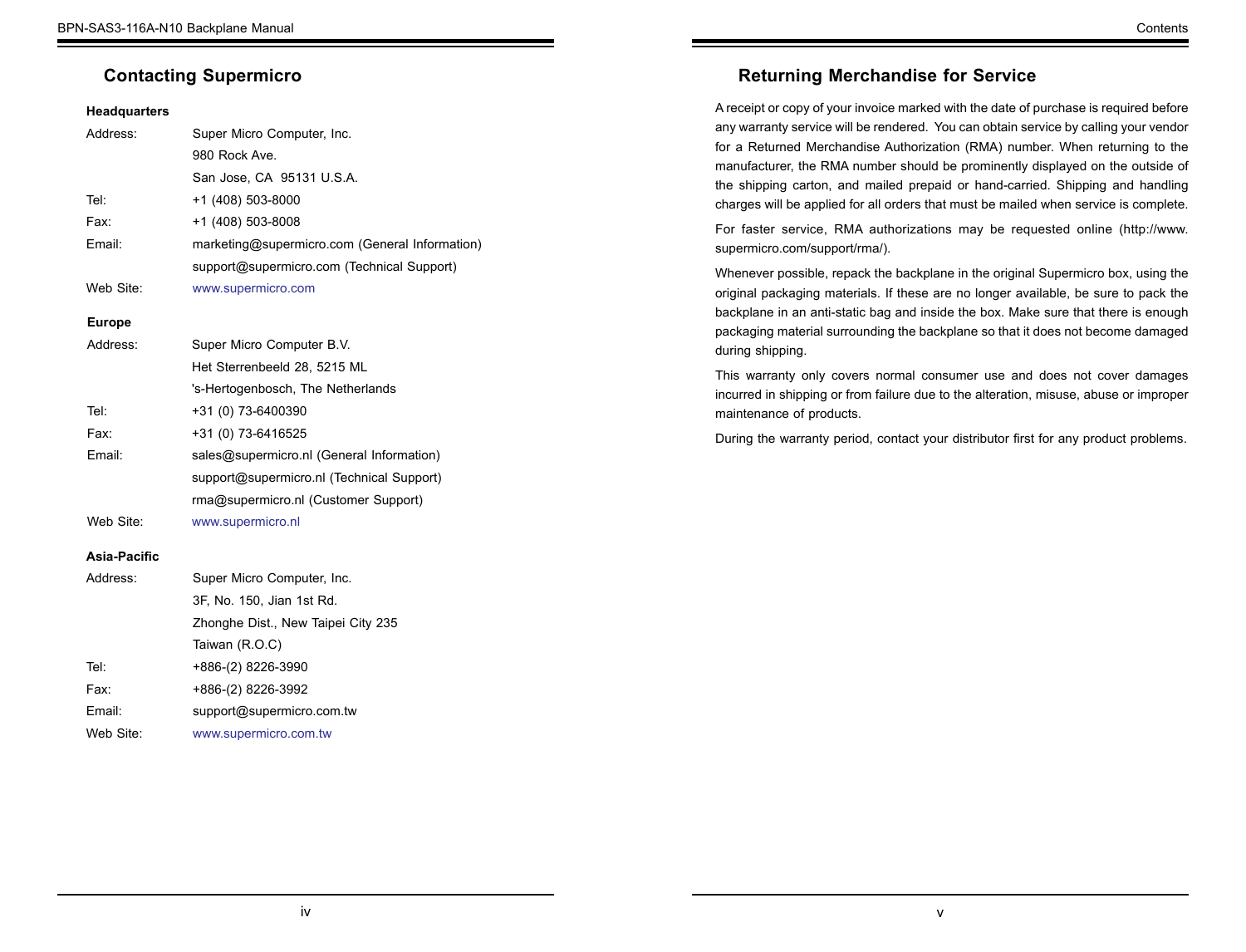<span id="page-3-0"></span>**Notes**

## **Chapter 1**

## **Guidelines**

This chapter offers guidelines for personal and equipment safety, and notes about the BPN-SAS3-116A-N10 version documented in this manual.

## **1-1 ESD Safety Guidelines**

Electrostatic Discharge (ESD) can damage electronic components. To prevent damage to your system, it is important to handle it very carefully. The following measures are generally sufficient to protect your equipment from ESD.

- Use a grounded wrist strap designed to prevent static discharge.
- Touch a grounded metal object before removing a component from the antistatic bag.
- Handle the backplane by its edges only; do not touch its components, peripheral chips, memory modules or gold contacts.
- When handling chips or modules, avoid touching their pins.
- Put the card and peripherals back into their antistatic bags when not in use.

#### **1-2 General Safety Guidelines**

- Always disconnect power cables before installing or removing any components from the computer, including the backplane.
- Disconnect the power cable before installing or removing any cables from the backplane.
- Make sure that the backplane is securely and properly installed on the motherboard to prevent damage to the system due to power shortage.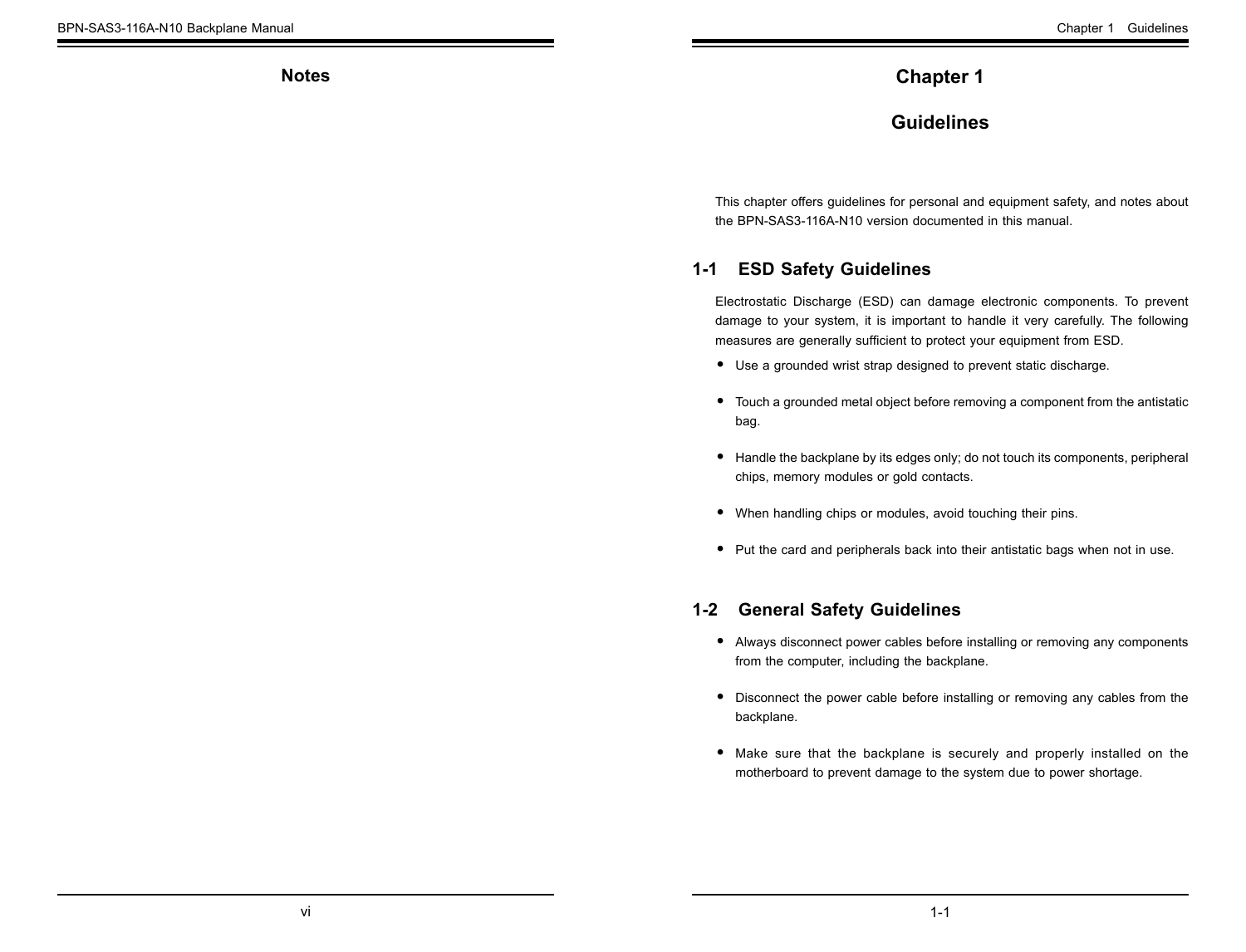## <span id="page-4-0"></span>**1-3 Version Information**

The BPN-SAS3-116A-N10 backplane has been designed to utilize the most upto-date technology available, providing your system with reliable, high-quality performance.

This manual reflects BPN-SAS3-116A-N10, Revision 1.20, the most current release available at the time of publication. Refer to the Supermicro website at www.supermicro.com for the latest updates, compatible parts and supported configurations.

## **Chapter 2**

## **Connectors, Jumpers and LEDs**

This manual covers BPN-SAS3-116A-N10 with NVMe capabilities.

## **2-1 Rear Connector Locations**

The following connectors are on the side of the backplane that faces the rear of the chassis. They are marked by silkscreen labels.



#### **Figure 2-1. Rear Connector Locations**

- 1. Power Connectors: JPW1, JPW2, JPW3 and JPW4 (4-pin).
- 2. Sideband Connector: SGPIO, J10.
- 3. JNVI2C2 Connector.
- 4. SAS3 Connectors: JS0, JS1, JS2, and JS3.
- 5. NVMe Connectors: CN#0-Cn#9.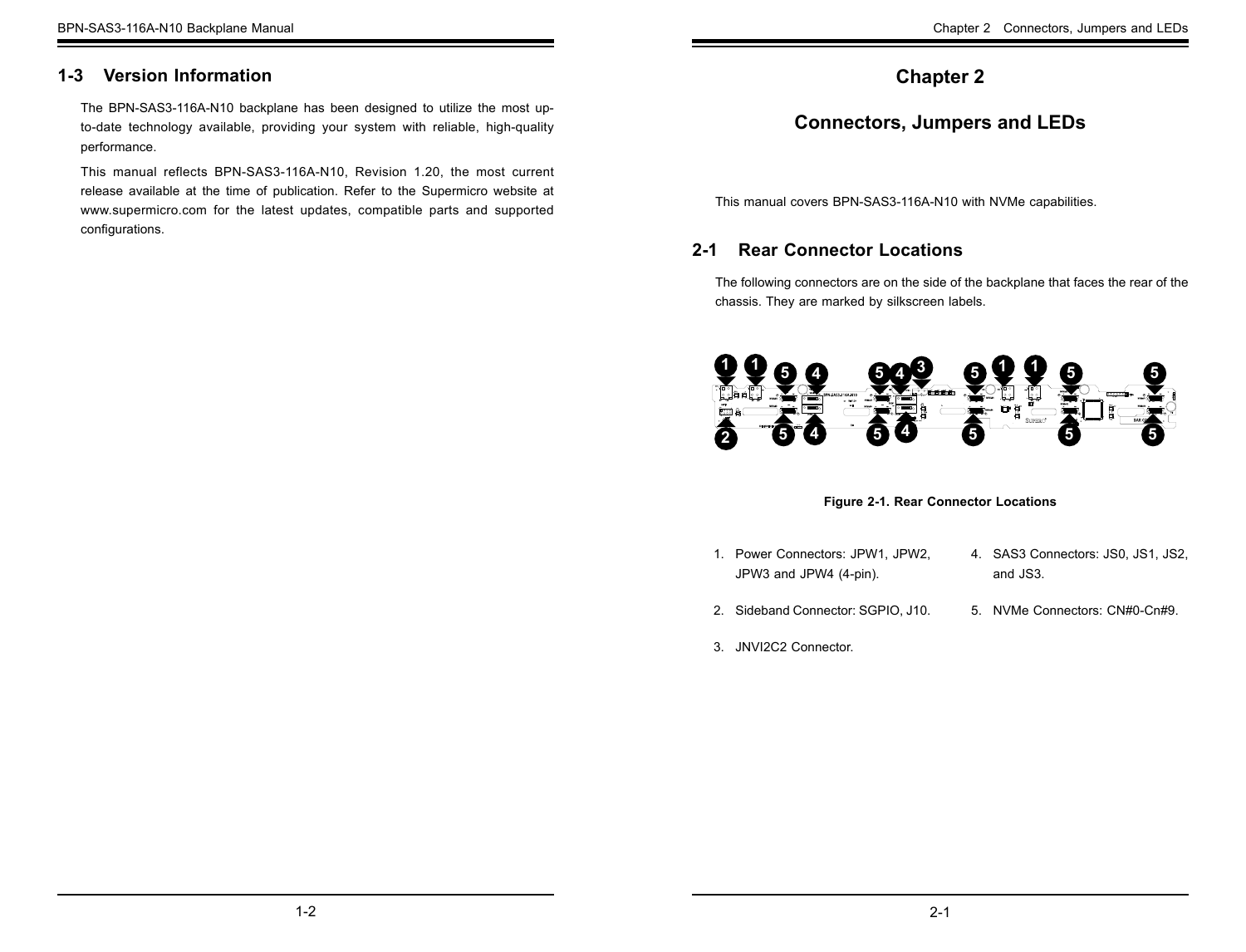## <span id="page-5-0"></span>**2-2 Rear Connector Definitions**

#### **1. Power Connectors**

These 4-pin connectors are designated JPW1, JPW2, JPW3 and JPW4. They provide power to the backplane.

#### **2. Sideband Connector**

This is the sideband connector for SAS3 and is designated SGPIO J10.

| <b>Sideband Connector</b> |                                        |                |                                |
|---------------------------|----------------------------------------|----------------|--------------------------------|
| (T-SGPIO1)                |                                        |                |                                |
| Pin<br>Definition         |                                        | Pin            | Definition                     |
| $\overline{2}$            | SDataIn<br>(SGPIO Data<br>ln)          | $\overline{1}$ | N/C                            |
| 4                         | <b>SDataOut</b><br>(SGPIO Data<br>Out) | 3              | <b>GND</b>                     |
| 6                         | GND                                    | 5              | SLoad<br>(SGPIO Load)          |
| 8                         | N/C                                    | $\overline{7}$ | <b>SClock</b><br>(SGPIO Clock) |

**4-Pin Power Connector (JPW3)** Pin# Definition 1, 2  $|$  Ground  $3 + 5V$ 4 +12V

#### **3. JNVI2C2 Connector**

This connector is normally left disconnected, and is designated JNVI2C2.

#### **4. SAS3 Connectors**

JS0, JS1, JS2 and JS3 are dedicated for SAS 3 or SATA 3 drive internal cables.

#### **5. NVMe Connectors**

The NVMe connectors are used to connect the NVMe drive cables. Each connector controls one NVMe SSD. Pins are defined according to the NVMe standard. The connectors are designated CN#0 through CN#9.

## **2-3 Rear Jumpers**



**Figure 2-2. Rear Jumpers**

| <b>Jumper Settings</b> |                     |                              |
|------------------------|---------------------|------------------------------|
| Jumper                 | <b>Description</b>  | <b>Note</b>                  |
| J16                    | JTAG (CPLD upgrade) | For manufacturer's use only. |
| J11, J12, J13, J14     | Closed              | For manufacturer's use only. |

#### **Explanation of Jumpers**

To modify the operation of the backplane, jumpers can be used to choose between optional settings. Jumpers create shorts between two pins to change the function of the connector. Pin 1 is identified with a square solder pad on the printed circuit board. **Note**: On two pin jumpers, "Closed" means the jumper is on and "Open" means the jumper is off the pins.

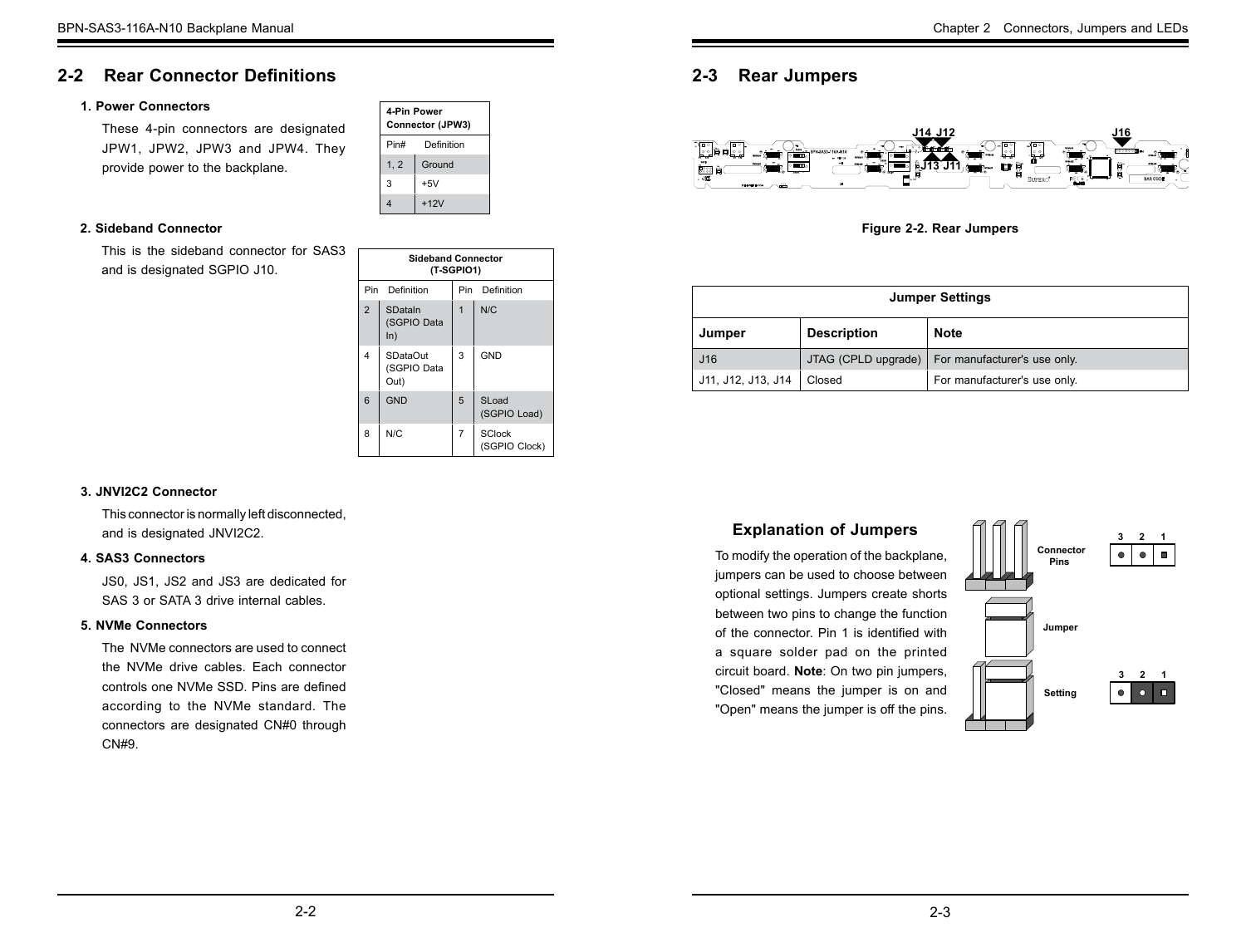## <span id="page-6-0"></span>**2-4 Front Connectors and LED Indicators**

Connectors for NVMe SSD drive numbers #0 through #5 are dedicated NVMe SSD drives only. SAS #0 - SAS #3 are hybrid ports that support SAS3, SATA or NVMe.



**Figure 2-3. Front Connectors and LEDs**

| <b>Front Hard Drive Connectors and LED Indicators</b> |                |                                   |                                   |
|-------------------------------------------------------|----------------|-----------------------------------|-----------------------------------|
| <b>Drive Number</b>                                   | Label          | <b>HDD Activity LED</b><br>(Blue) | Status LED**<br>(Red/Amber/Green) |
| NVMe#0                                                | J <sub>0</sub> | LED <sub>10</sub>                 | LED <sub>0</sub>                  |
| NVMe #1                                               | J <sub>1</sub> | LED <sub>11</sub>                 | LED <sub>1</sub>                  |
| NVMe $#2$                                             | J <sub>2</sub> | LED <sub>12</sub>                 | LED <sub>2</sub>                  |
| NVMe $#3$                                             | J3             | LED <sub>13</sub>                 | LED <sub>3</sub>                  |
| NVMe #4                                               | J <sub>4</sub> | I FD <sub>14</sub>                | LED <sub>4</sub>                  |
| NVMe #5                                               | J5             | LED <sub>15</sub>                 | LED <sub>5</sub>                  |
| NVMe #6/SAS#0*                                        | J6             | LED <sub>16</sub>                 | $LED6**$                          |
| NVMe #7/SAS#1*                                        | J <sub>7</sub> | LED <sub>17</sub>                 | $LED7**$                          |
| NVMe#8/SAS#2*                                         | J8             | LED <sub>18</sub>                 | LED8**                            |
| NVMe#9/SAS#3*                                         | J9             | LED <sub>19</sub>                 | $LED9**$                          |

\*Hybrid ports; NVMe or SAS

\*\*The Status LED is bi-color. Red indicates Failure/Rebuild; green indicates NVMe SSD ready to remove.

|  | <b>Color and State</b> | Indication                           |
|--|------------------------|--------------------------------------|
|  | Red, solid             | Failure                              |
|  | Red, blinking at 1Hz   | Rebuild                              |
|  | Red, blinking at 4Hz   | Identify                             |
|  | Amber, blinking        | Attention! Do not remove NVMe device |
|  | Green                  | NVMe device ready to be removed      |

#### **Notes**